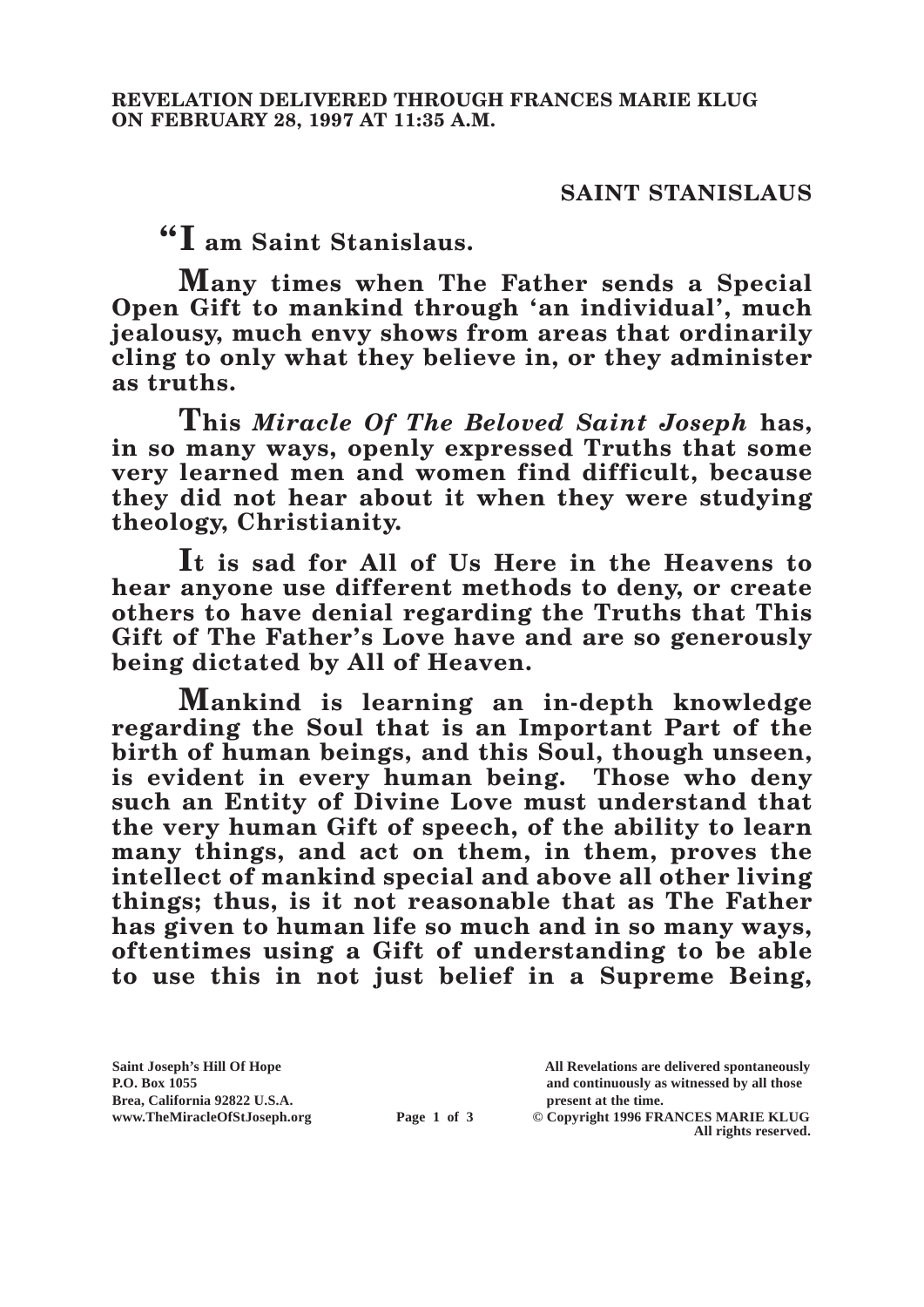**but feeling an Association with The Supreme Being through the Soul?**

**It is difficult for some very learned men and women to fathom the reality of a Living Portion of The Father becoming a Living Portion of every human being. Logic should tell mankind that in The Father's Design of human life, He included Something that would be responsible to Him, for Him, rather than human life just being like all other living things.**

**Human life has abilities; also, human life has advantages, talents, and also, each individual has a different degree in all of these things. The mentality of human life is, in many ways, a Treasure and a Treasury of knowledge.**

**Mankind has been Blessed because for so long mankind has taken so much for granted, so The Father, through His Love for mankind, has allowed at 'this time', for mankind to be able to more fully understand what a Special Gift human life is, through**  *The Miracle Of Saint Joseph***.**

**Some We hear say that Saint Joseph is not What The Miracle speaks of Him to be. This in many ways is not just a sadness, but as man would put it, 'a ridiculous statement', because all things prove and point to the reality that He was not just human, but was Special in Ways that mankind, through time, has not elaborated upon; so 'this time', for This Gift to be given to mankind, had to be now.**

**Man says, 'I love so and so, I love this, I love that.' How many times do you hear mankind say: 'I** 

**Saint Joseph's Hill Of Hope All Revelations are delivered spontaneously** Brea, California 92822 U.S.A.<br>
www.TheMiracleOfStJoseph.org<br> **Page 2 of 3** © Copyright 1996 FR.

**P.O. Box 1055 and continuously as witnessed by all those** 

**Page 2 of 3** © Copyright 1996 FRANCES MARIE KLUG **All rights reserved.**